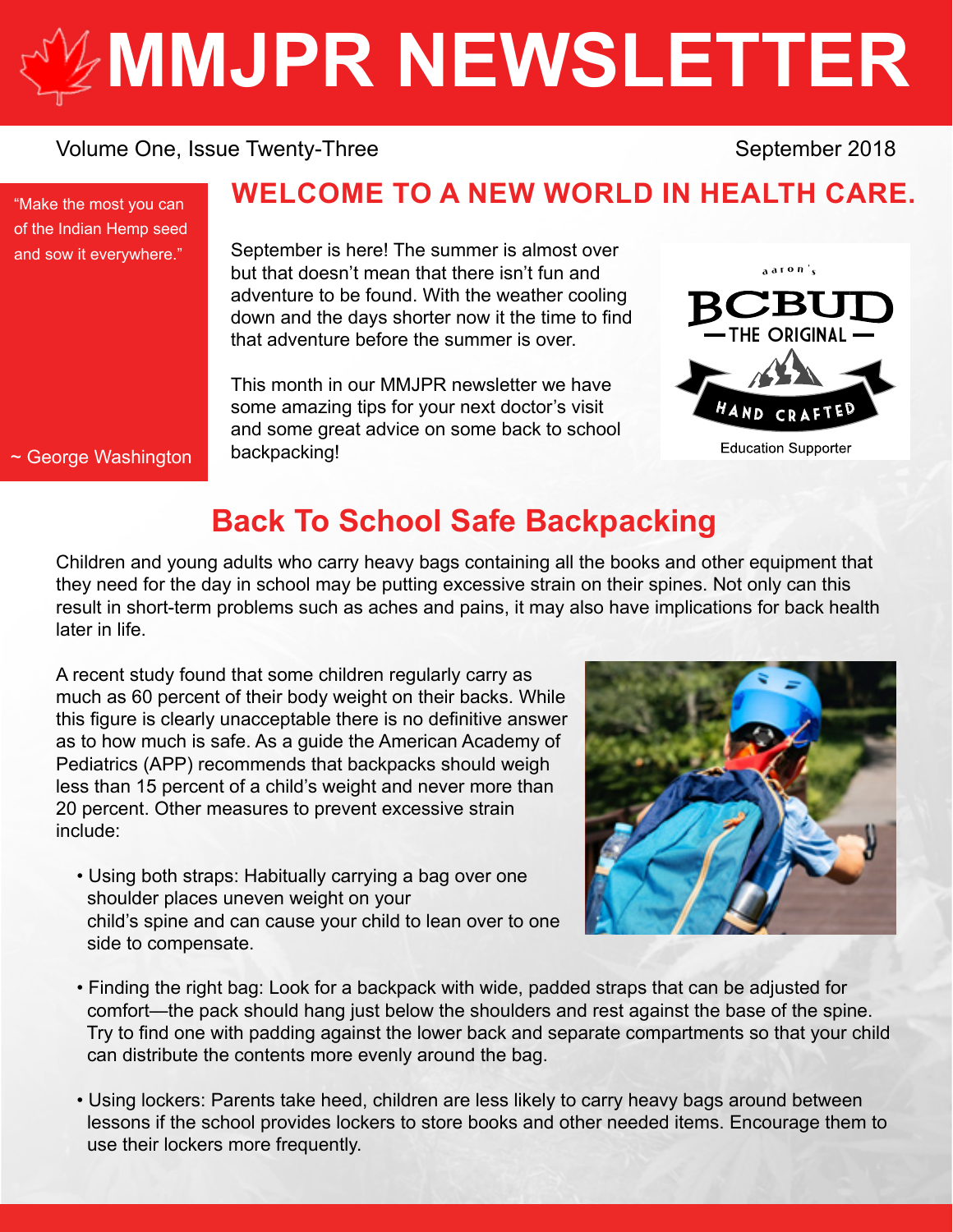# **9 Tricks for Getting the Most Out of Medical Exams and Visits to Your Doctors**

- Get the first appointment of the day. What is it with doctors that they think their time is more valuable than yours, leaving you to cool your heels in the waiting room for an hour or more past your scheduled appointment? One way to get around this is to make sure you get the first appointment of the day or the first appointment after lunch. No one will have tied up the doctor or staff before you, and everyone will be more refreshed and less rushed. **1.**
- Do your homework on your condition. These days, you have to be an active participant in your health care. In order to do so, you need to learn about your condition and the best way to treat it. Thanks to the Internet, you should be able to accomplish this easily. If not, ask a friend who is research savvy. Your knowledge will help to make discussions with your physician more informed. **2.**



- Ask to sample a drug first. When your doctor prescribes a brand-name medication, ask if you can have samples. Drug company representatives often give doctors free samples, and it will cost your doctor nothing to pass them along to you. You'll get a "free ride" for several days, and if you have a bad reaction to the medicine, you'll find out without having paid a cent. You may actually end up giving that pharmaceutical company less of your cash for a change. One caveat: Check the expiration date on the drugs first. **3.**
- **4.**

Tell your doctor what you can afford. Studies find that doctors won't ask you if you can afford your medication, but if you tell them you can't, they'll come up with strategies, so you can get your drugs and still have money to pay the rent and eat. Some options: writing prescriptions for generics instead of brand names, reducing dosages, stopping some medications, teaching you how to split pills, and referring you to pharmaceutical assistance programs. So forget the "don't ask, don't tell" policy on income when it comes to your health.



[Education Supporter](https://ampleorganics.com/)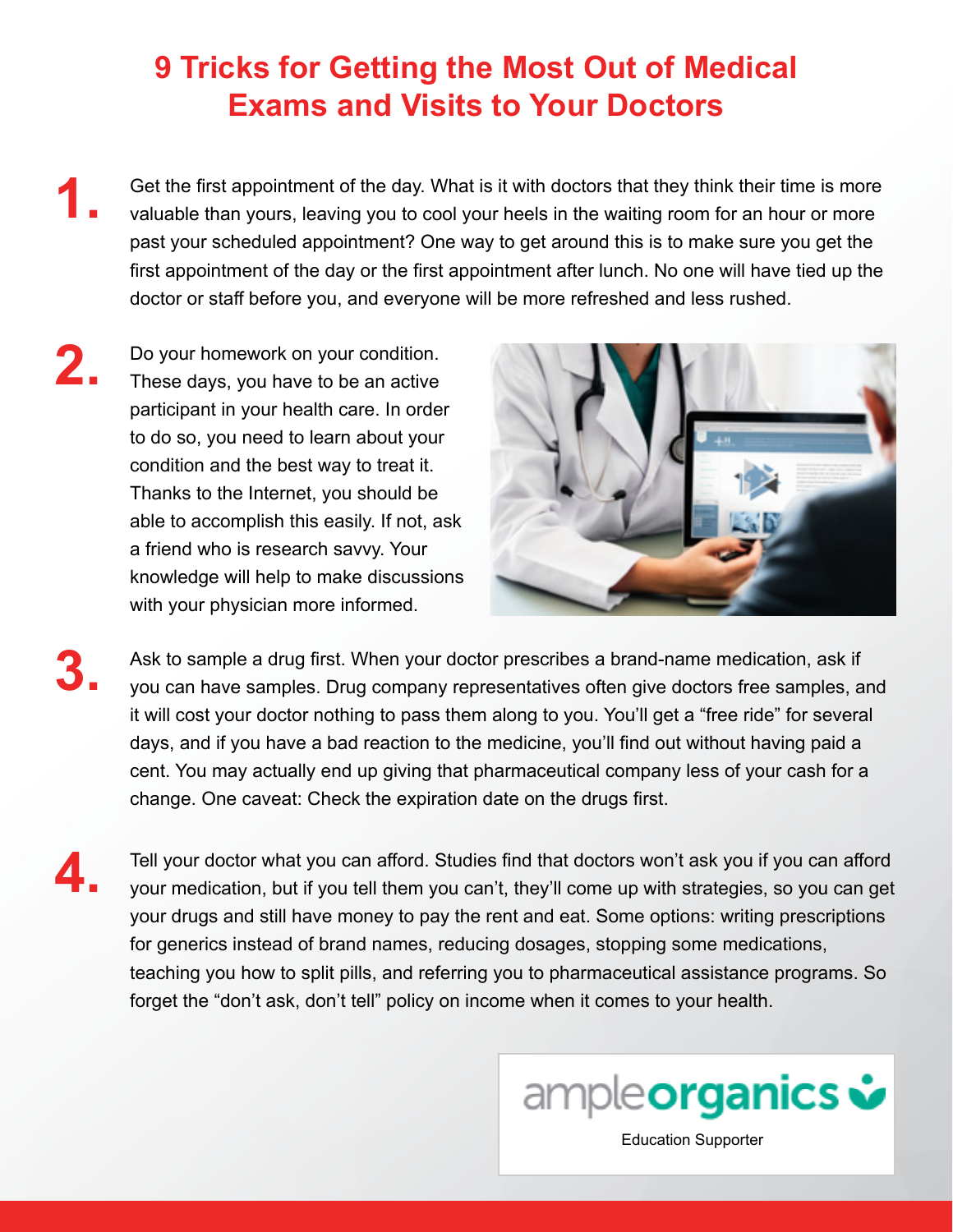- Schedule your skin checkup for winter. If you call your dermatologist in June and ask for an appointment for your annual skin check in August, is the receptionist going to say, "Why don't you wait until December when you don't have a tan and it's easier to see any irregularities?" No, most likely she will go right ahead and make your appointment without passing along this vital information. But now you know, so hold off on that exam until winter. **5.**
- Time your Pap test. This is just for the ladies. Before you schedule that annual Pap test, check your calendar. The best time for the test is the week before or after you ovulate, usually the first or third week of your menstrual cycle. This is when the cervical opening is **6.**

widest, so it's easier to get a sample, and the cervical mucus is thinnest, increasing the accuracy of the test.

Time your mammogram. Another one for the ladies. Ladies, whether anyone talks about it or not, having your breasts squeezed between two glass plates in a futile attempt to make them as flat as a pancake hurt. But it must be done (every year or two from age 40 onward). To **7.**



reduce the pain, time your mammogram for the week after your period. Your breasts are less tender and, a major study found mammograms taken during this time are more accurate. They're less likely to result in false positives, while mammograms taken during the second half of your menstrual cycle are twice as likely to miss a cancer.

- Eat only liquids before a colonoscopy. Just the thought of it gives us the shivers, but once you turn 50, a colonoscopy should be as much a part of that passage as a midlife crisis. You can make the whole thing easier on yourself by following a liquid diet for two days before the procedure so during the pre-procedure "clean-out" you don't have the, ahem, "matter" to clean out. **8.**
- Ask for a warm blanket for that PET scan. No one likes lying on the cold metal bed of a positron emission tomography (PET) scanner waiting to learn if he has cancer. But if you're covered with a warm blanket, the test will not only be more comfortable, but more accurate. That's because special tissue called "brown fat," the kind that keeps you warm, also tends to absorb the radioactive tracer used in a PET scan to identify cancers, misleading doctors into thinking the fat cells are cancer cells or even hiding actual cancer cells. The warm blanket, however, can reduce the amount of tracer the fat takes in by 62 percent. Other ways to ensure an accurate PET scan include abstaining from strenuous activity and caffeinated beverages before the scan. **9.**